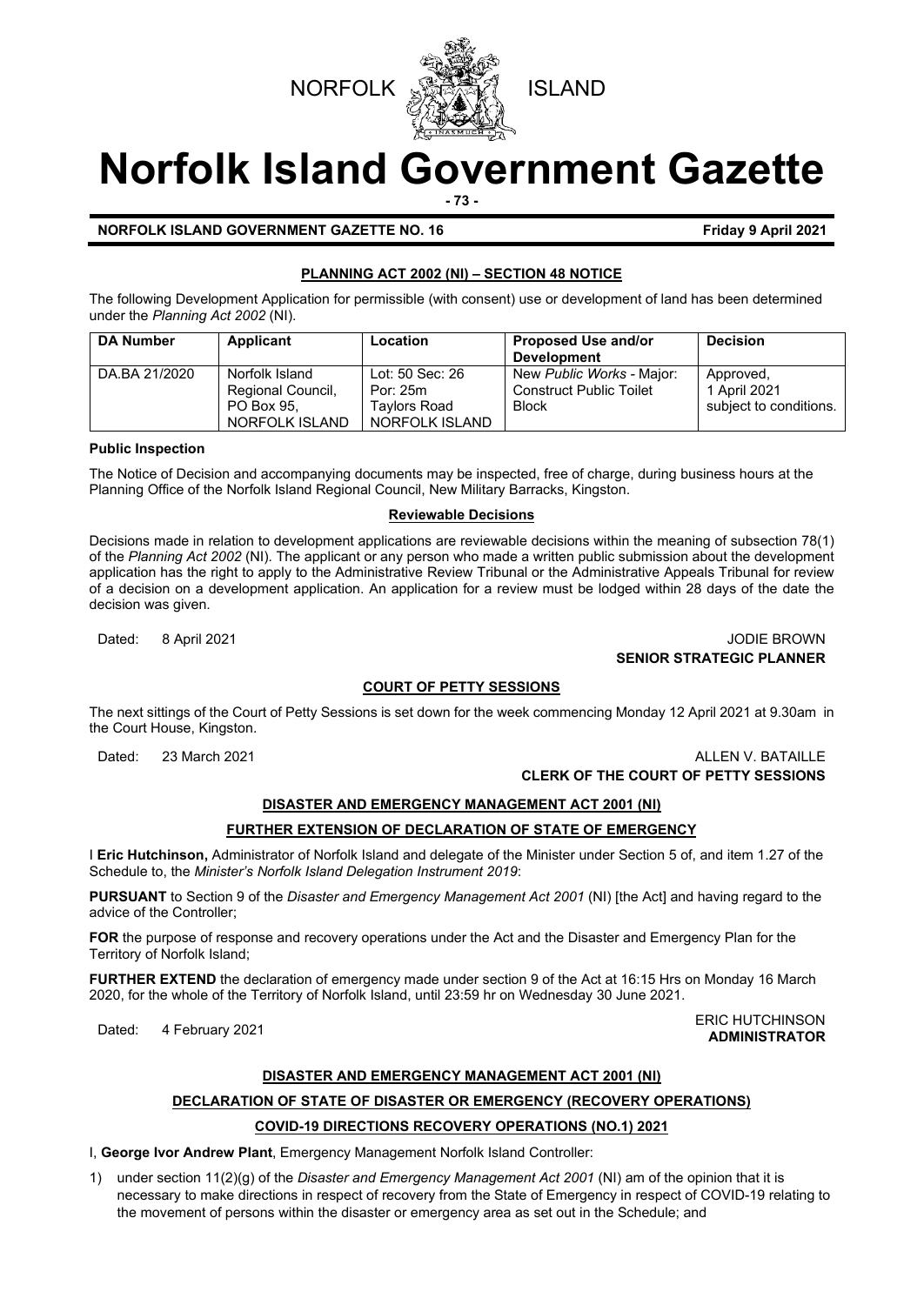#### **NORFOLK ISLAND GOVERNMENT GAZETTE NO. 16 Friday 9 April 2021**

- 2) under section 11(2)(h) of the *Disaster and Emergency Management Act 2001* (NI) am of the opinion that it is necessary to make directions in respect of recovery from the State of Emergency in respect of COVID-19 relating to the removal of persons within the disaster or emergency area who obstructs or threatens to obstruct recovery operations as set out in the Schedule; and
- 3) under section 11(2)(i) of the *Disaster and Emergency Management Act 2001* (NI) am of the opinion that it is necessary to make directions in respect of recovery from the State of Emergency in respect of COVID-19 relating to giving directions to persons whose responsibilities require him or her to engage in recovery operations.

#### **SCHEDULE**

#### **Direction 1 (2021) – Adjustment of COVID 19 measures – to commence 23:59 on 28 February 2021**

- 1. These Directions take effect at 23:59 on 28 February 2021 and remain in force while the State of Disaster or Emergency (Recovery Operations) is in force.
- 2. In these Directions:

*Persons* includes people residing on Norfolk Island, visiting Norfolk Island for holiday or work purposes

*COVID-19 hotspot* means a particular area of Australia decided by the Commonwealth Chief Medical Officer

*Incident Controller* means the person appointed under the State of Emergency in accordance with the NORDISPLAN

- 3. Persons will be permitted\* to travel to Norfolk Island without the need to quarantine provided they:
	- a. do not have COVID-19;
	- b. have not been in contact within anyone in the prior 14 days with COVID-19; and
	- c. have been granted a Norfolk Island Entry Pass\*.
	- \*Any person travelling to Norfolk Island may be denied entry without a Norfolk Island Entry Pass
- 4. A person whilst on Norfolk Island must comply with physical distancing principles as published from time to time on [\(http://www.norfolkisland.gov.nf/norfolk-islands-covid-19-advice\)](http://www.norfolkisland.gov.nf/norfolk-islands-covid-19-advice).
- 5. A person whilst on Norfolk Island must follow any directions in relation to COVID-19 from staff of the *Norfolk Island Hospital and Residential Aged Care Services (NIHRACS).*
- 6. A person or business on Norfolk Island must follow any advice or operational direction provided by the Incident Controller or authorised officer of the *Norfolk Island Police Force (NIPF)*in relation to COVID-19.
- 7. A person or business involving close contact with persons is required to keep a daily customer register. A business will be required to retain the records for a period of three months. The register must be produced upon request by the Incident Controller.

*\* Please Note \** 

- *Online applications required by all travellers prior to travel (within 72 hours of travel).*
- *While the State of Emergency is in place verification of where travellers are from will be required*
- *Travel to mainland states and territories is a matter for residents to seek approval from State and Territory Government authorities.*

Dated: 11 February 2021 Contract Contract Contract Contract Contract Contract Contract Contract Contract Contract Contract Contract Contract Contract Contract Contract Contract Contract Contract Contract Contract Contract

## **EMNI CONTROLLER**

#### **PART TIME POSITION VACANT**

Norfolk Island Regional Council is seeking applications from enthusiastic, suitable persons to join the Council team. The relevant Position Description listing the full set of key accountabilities and competencies are available from our website <http://www.norfolkisland.gov.nf/your-council/working-council>

**Job Number: NIRC202021-09 – Vacant position Part Time**

**Plant Operator – Grounds KAVHA (1049) -** \$48,347.52 per annum pro rata; 15 hours per week

The purpose of this role is to undertake and maintain KAVHA Grounds and Open Spaces precincts to a high standard of presentation.

**Enquiry Contact Officer – James Quintal - phone +6723 53100 or email [james.quintal@nirc.gov.nf](mailto:james.quintal@nirc.gov.nf)**

General enquiries may be made to Human Resources Office, [hr@nirc.gov.nf](mailto:hr@nirc.gov.nf) or phone Thomas Andresen on + 6723 22001, Ext.5 or Ext.115.

10% superannuation, employer contributions only made if monthly wages exceed \$450 (before tax).

Appointments will be made on merit in compliance with the principles of Equal Employment Opportunity (EEO). If you are interested in the advertised position you will need to send a written application addressing the competencies and qualifications contained in the Position Description. Applications must also include a résumé/curriculum vitae and two recent work-related referees. Please note that if you do not fully address the competencies and qualifications criteria you may be excluded from being shortlisted for further progression in the recruitment process. Applications are to be lodged by **email** to [hr@nirc.gov.nf](mailto:hr@nirc.gov.nf) **no later than 9:00am, Monday, 19 April 2021.** 

Dated: 18 March 2021 **ANDREW ROACH** 

**GENERAL MANAGER**